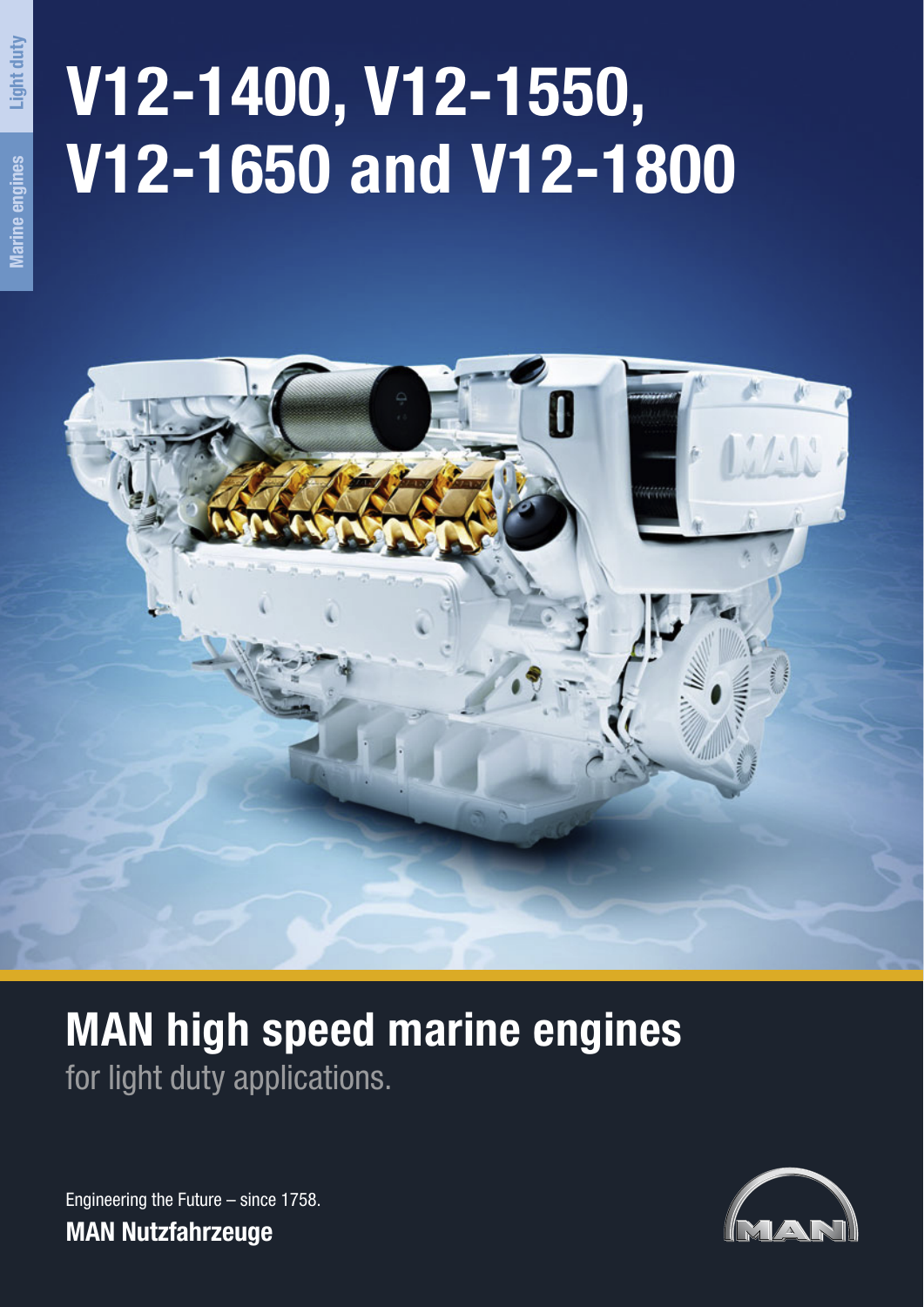### **Full speed ahead.**

**A whole fleet of MAN marine diesel engines is waiting for this command. The powerful common rail diesel engines from 730 mhp to 1,800 mhp impress with their extraordinary dynamics, their extreme running smoothness, economy and their trend-setting environmental friendliness. The finest from modern technology.**

### **Engine description V12-1400, V12-1550, V12-1650 and V12-1800.**

#### **Characteristics V12-1400 / V12-1550 specials V12-1650 / V12-1800**

Cylinders and arrangement Operation mode

| V12-1400 / V12-1550 |  |
|---------------------|--|
|---------------------|--|

| Cylinders and arrangement | 12 cylinders in 90° V design                                              |                                                              |  |  |  |
|---------------------------|---------------------------------------------------------------------------|--------------------------------------------------------------|--|--|--|
| Operation mode            | 4-stroke diesel engine                                                    |                                                              |  |  |  |
|                           | watercooled                                                               |                                                              |  |  |  |
| Turbocharging             | 1-stage exhaust turbocharging                                             | 2-stage exhaust turbocharging                                |  |  |  |
|                           | intercooler                                                               |                                                              |  |  |  |
| Number of valves          | 4 valves per cylinder                                                     |                                                              |  |  |  |
| Fuel system               | Common Rail direct fuel injection with electronic control                 |                                                              |  |  |  |
| Engine lubrication        |                                                                           | Closed system with forced feeding, oil cooling and filtering |  |  |  |
| Type of cooling           | Plate heat exchanger seawater cooled                                      |                                                              |  |  |  |
| Engine electric           | Electronic injection control (EDC)                                        |                                                              |  |  |  |
|                           | Electronic engine monitoring including diagnostic unit                    |                                                              |  |  |  |
| Exhaust gas status        | IMO Tier 2, EPA Tier 2 for private use only. Commercial use upon request. |                                                              |  |  |  |
|                           | <b>RCD 94/25/EC</b>                                                       |                                                              |  |  |  |
| Fuel                      | <b>DIN EN 590</b>                                                         |                                                              |  |  |  |

 $\overline{x}$ 

| <b>Dimensions</b>                                             |    | V12-1400/-1550 | V12-1650/-1800 |
|---------------------------------------------------------------|----|----------------|----------------|
| A-Overall width of engine                                     | mm | 1.153          | 1,153          |
| B-Overall length of engine                                    | mm | 2.124          | 2,087          |
| C-Overall height of engine                                    | mm | 1.229          | 1.275          |
| D-Top of engine to crankshaft centre                          | mm | 825            | 811            |
| E-Length of engine from front end to edge of flywheel housing | mm | .631           | .653           |

For detailed examinations of installation dimensions, please order drawings from our factory.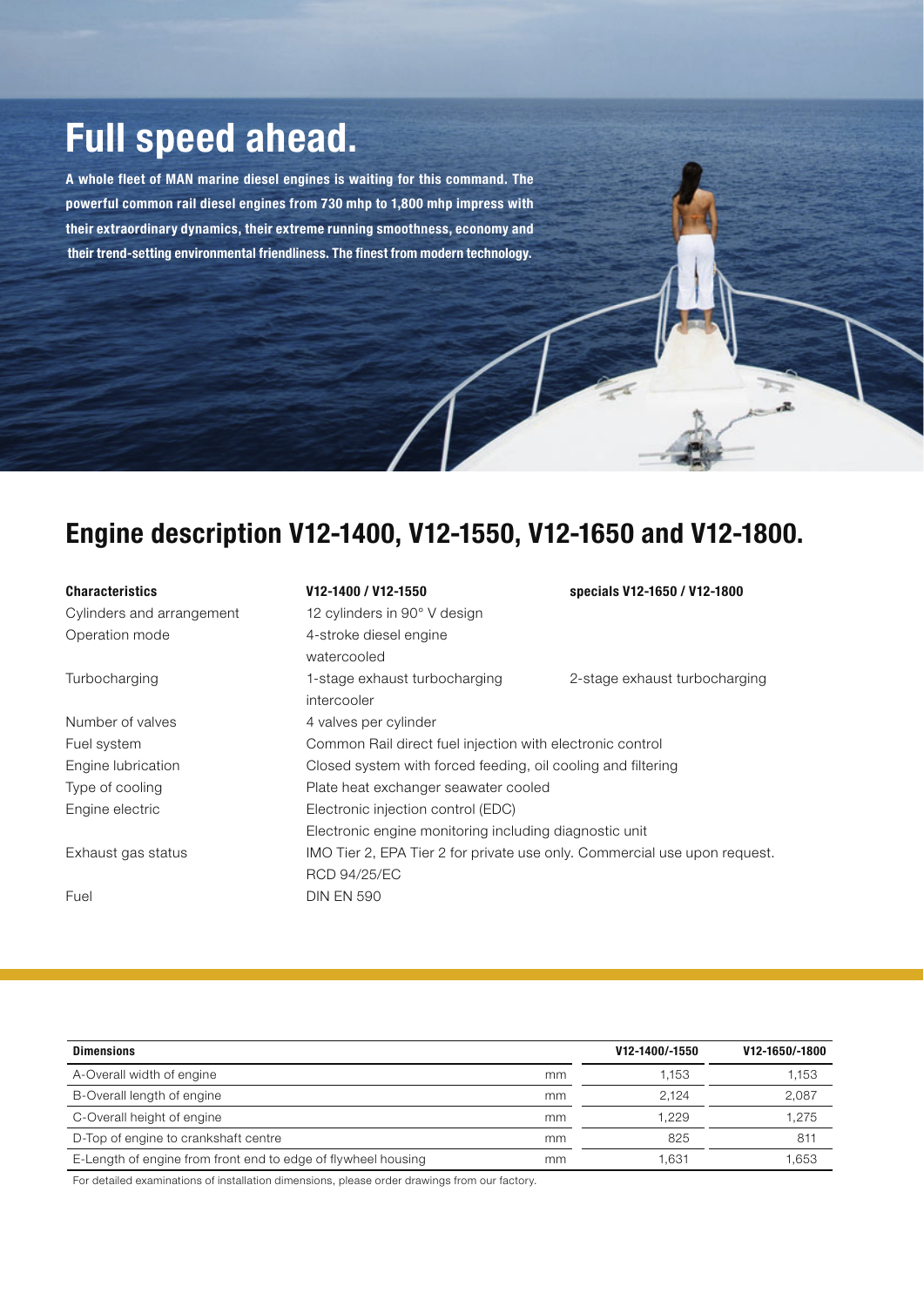#### **MAN engines have outstanding qualities**

- High tractive power even at low speeds
- Powerful acceleration and rapid reaction to commands
- High performance combined with low weight
- Compact, space-saving design
- Large operation range owing to low consumption
- Low running costs and long service life
- Low emission values
- World-wide service network with rapid supply of spare parts

#### **Technical data**

| Type of engine                                                     |            | V <sub>12</sub> -1400 | V12-1550        | V12-1650        | V <sub>12</sub> -1800 |  |
|--------------------------------------------------------------------|------------|-----------------------|-----------------|-----------------|-----------------------|--|
| Displacement                                                       |            | 24.24                 | 24.24           | 24.24           | 24.24                 |  |
| Maximum output to DIN ISO 3046-11                                  | $kW$ (mhp) | 1,029 (1,400)         | 1,140 (1,550)   | 1,213 (1650)    | 1,324 (1,800)         |  |
| Rated speed                                                        | rpm        | 2,300                 | 2,300           | 2,300           | 2,300                 |  |
| Maximum torque                                                     | Nm         | 4,700                 | 5,200           | 5,500           | 6,020                 |  |
| at speed                                                           | rpm        | $1,200 - 2,100$       | $1,200 - 2,100$ | $1,200 - 2,100$ | $1,200 - 2,100$       |  |
| Weight (dry)                                                       | kg         | 2,270                 | 2,270           | 2,400           | 2,365                 |  |
| Fuel consumption at rated power                                    | 1/h        | 266                   | 295             | 306             | 339                   |  |
| Classifiable                                                       |            |                       |                 | $\mathbf v$     |                       |  |
| <sup>1</sup> The ratings are only for operation of private yachts. |            |                       |                 |                 |                       |  |

#### **Definition of light duty operation**

Annual operating hours < 1,000 Percentage of time at full load  $\leq 20\%$ Average load application  $\leq 50\%$ Particular operation conditions no wide-open throttle

below rated speed

#### **Typical applications**

Escort boats and patrol boats Ambulance boats Pleasure crafts Police boats